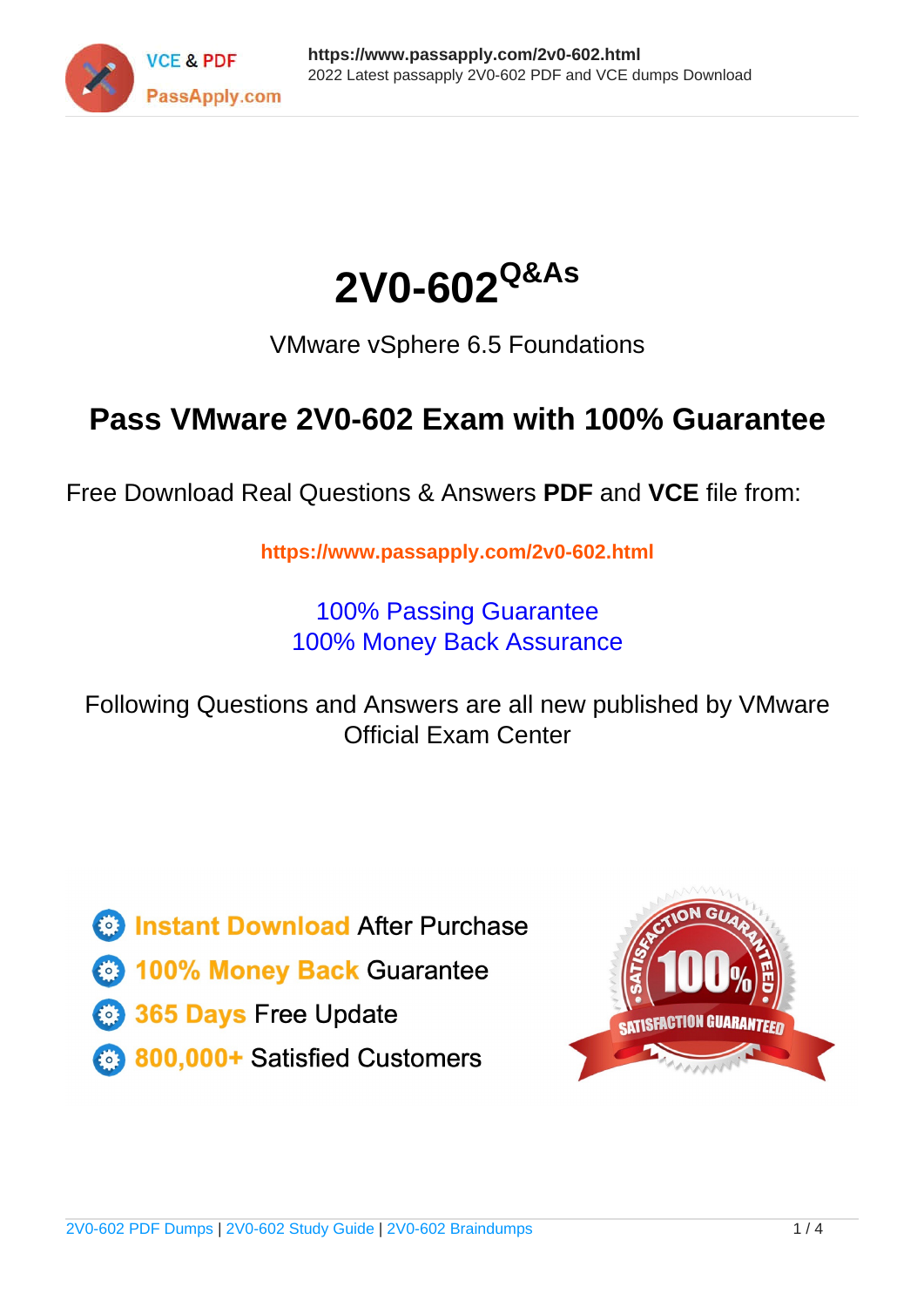

### **QUESTION 1**

What ESXi command line command can be used to troubleshoot basic network connectivity?

- A. vmkping
- B. vim-cmd
- C. vmware-lv
- D. chconfig

Correct Answer: A

### **QUESTION 2**

Which two options can be monitored when creating a new Alarm Definition? (Choose two.)

- A. specific actions of a user
- B. other alarms defined for the object
- C. specific conditions or state
- D. specific event occurring on the object

Correct Answer: CD

### **QUESTION 3**

An administrator has just completed installing an ESXi 6.x host, but doesn\\'t know what address has been configured. Where is the ESXi host IP address configured?

- A. RVC console
- B. Direct Console User Interface
- C. vSphere Web Client
- D. vSphere Client

Correct Answer: B

### **QUESTION 4**

A vApp is running out of compute resources when overall activity is high within the resource pool. At other times, everything is fine. What should be done to resolve this issue?

A. Increase the size of the resource pool Shares.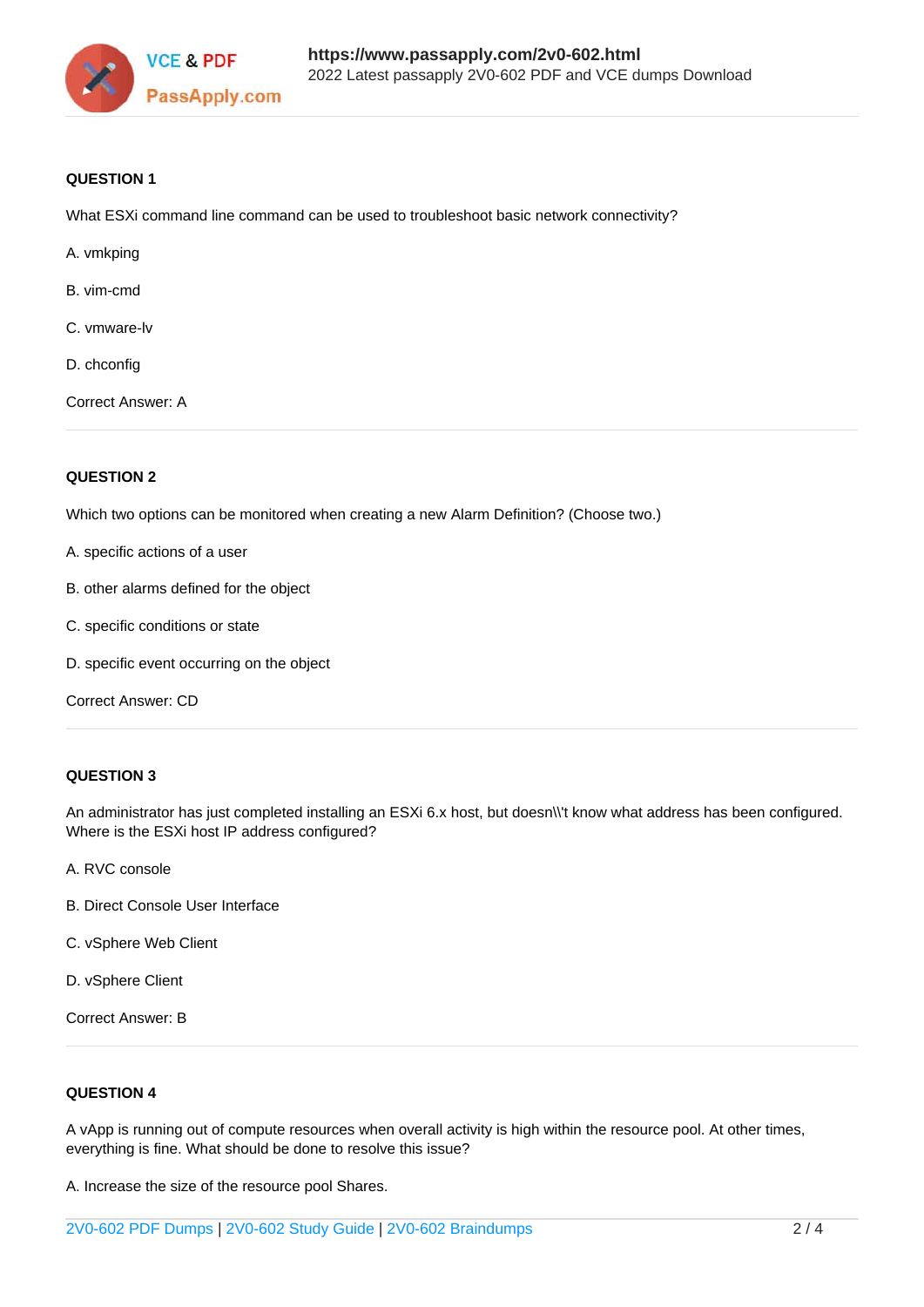

- B. Set the vApp\\'s CPU and Memory Reservation Type to Expandable.
- C. Set the vApp\\'s CPU and Memory Limit to Unlimited.
- D. Create a new resource pool with the existing hardware configuration.

Correct Answer: B

### **QUESTION 5**

Which three actions can be executed when an alarm is triggered? (Choose three.)

- A. Send an email.
- B. Send an SNMP trap.
- C. Run a script or command.
- D. Run an Orchestrator workflow.
- E. Send a trigger to syslog.

Correct Answer: ABC

[2V0-602 PDF Dumps](https://www.passapply.com/2v0-602.html) [2V0-602 Study Guide](https://www.passapply.com/2v0-602.html) [2V0-602 Braindumps](https://www.passapply.com/2v0-602.html)